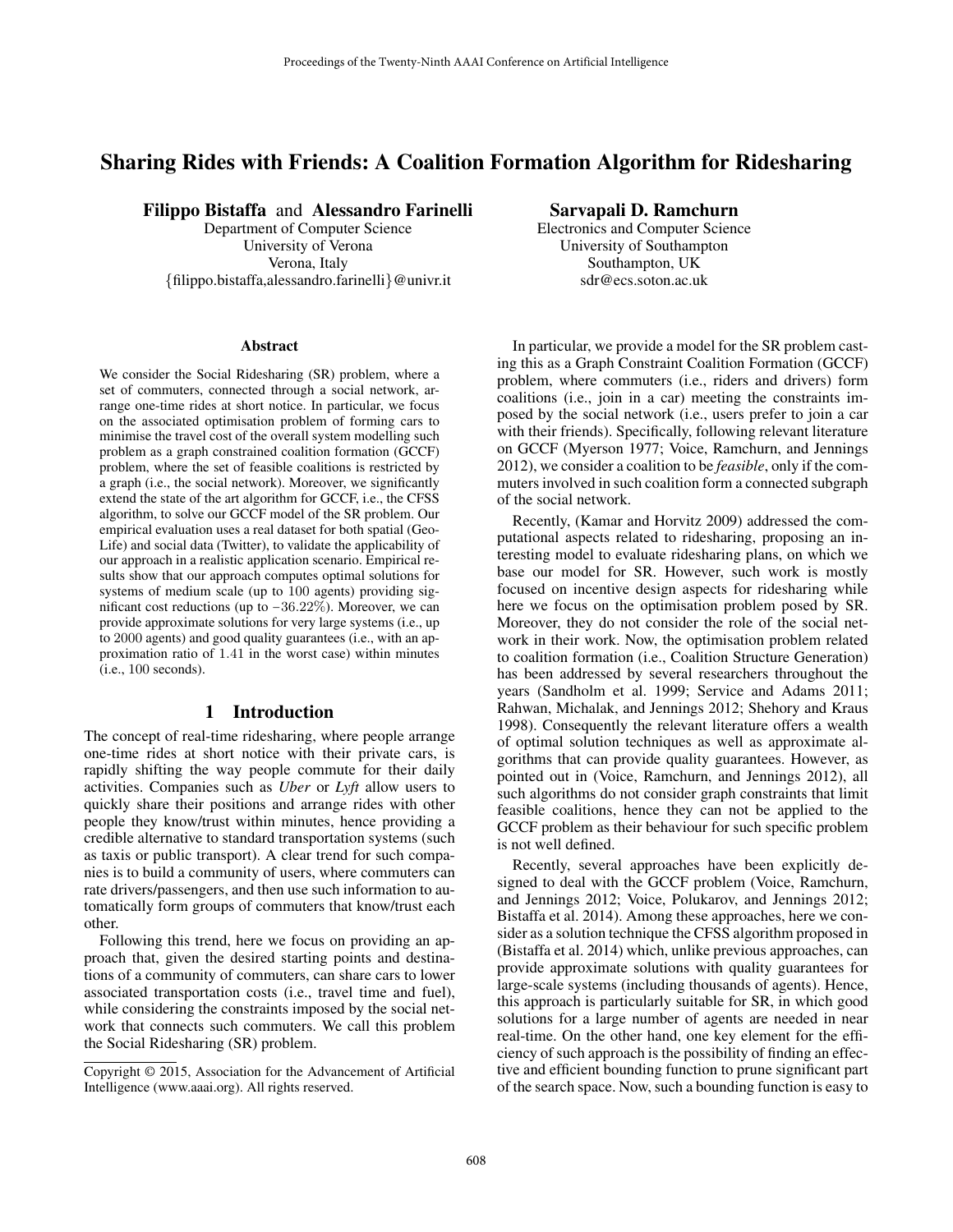provide only for specific characteristic functions which can be decomposed into a sum of monotonic and anti-monotonic functions  $(m + a)$ . Unfortunately, the SR problem does not exhibit such a property, hence we significantly extend the CFSS algorithm to provide solutions for large-scale systems (e.g., up to 2000 agents) in this scenario.

In more detail, this paper advances the state of the art in the following ways:

- We provide a formalisation of the ridesharing optimisation problem as GCCF.
- We significantly extend the state-of-the-art approach for solving GCCF to provide optimal solutions, as well as approximate solutions with quality guarantees for largescale systems.
- We evaluate our approach with realistic datasets, i.e., Geo-Life from Microsoft Research for the geospatial data and Twitter for social networks. Results show that our approach computes optimal solutions in minutes for systems including up to 100 agents, and provides approximate solutions for systems including up to 2000 agents, with good quality guarantees (i.e., with an approximation ratio of 1.41 in the worst case).

In what follows, we first provide necessary background on the GCCF problem and on the CFSS algorithm, then we describe our model of the SR and our solution technique. Finally we present the results of our empirical evaluation.

#### 2 Background

The purpose of this section is twofold. First, in Section 2.1 we define the GCCF problem. Second, in Section 2.2 we provide some background on the state of the art algorithm for solving GCCF, namely the CFSS algorithm.

## 2.1 GCCF Problem Definition

A *coalitional game* or *characteristic function game*<sup>1</sup> consists of a finite set of players  $A$  and a characteristic function  $v: 2^{\mathcal{A}} \to \mathbb{R}$ , that maps each coalition  $C \in 2^{\mathcal{A}}$  to its value, describing how much collective payoff a set of players can gain by forming a coalition. A coalition structure  $CS$  is a partition of the set of agents into disjoint coalitions. The set of all coalition structures is  $\Pi(\mathcal{A})$ . The value of a coalition structure CS is assessed as the sum of the values of its composing coalitions:

$$
V\left(CS\right) = \sum_{C \in CS} v\left(C\right) \tag{1}
$$

The *coalition formation problem* (Shehory and Kraus 1998; Sandholm et al. 1999) (or *coalition structure generation problem*) takes as input a coalitional game and aims at identifying  $CS^*$ , the most valuable coalition structure, i.e.,  $CS^*$  = arg max $_{CS\in\Pi(\mathcal{A})}$  V (CS).

Now, given a graph  $G = (\mathcal{A}, E)$ , where  $E \subseteq \mathcal{A} \times \mathcal{A}$  is a set of edges between agents, representing their relationships

(i.e., friendship), (Myerson 1977) considers a coalition  $C$ to be feasible if all of their members are connected in the subgraph of  $G$  induced by  $C$ . That is, if for each pair of players from  $a, b \in C$  there is a path in G that connects them without going out of  $C$ . Given a graph  $G$  the set of feasible coalitions is

$$
\mathcal{FC}(G) = \left\{ C \subseteq \mathcal{A} \mid \text{The subgraph induced by } C \text{ on } G \right\}.
$$

Consequently, a graph constrained coalition formation (GCCF) game is a coalitional game together with a graph  $G$ , where a coalition C is considered feasible if  $C \in \mathcal{FC}(G)$ . In GCCF games a coalition structure  $CS$  is considered feasible if each of its coalitions is feasible, i.e.,

$$
\mathcal{CS}(G) = \{ CS \in \Pi(\mathcal{A}) \mid CS \subseteq \mathcal{FC}(G) \}.
$$

Hence, the goal for a GCCF problem is to identify  $CS^*$ , which is the most valuable coalition structure, i.e.,  $CS^* =$  $\arg \max_{CS \in \mathcal{CS}(G)} V(CS)$ .

After the definition of the GCCF problem, we now present the state of the art algorithm to solve it, namely the CFSS algorithm.

#### 2.2 CFSS

CFSS (Bistaffa et al. 2014) is based on the concept of *edge contraction* on the graph G, which represents the merging of the coalitions associated to its incident vertices. Such an operation can be used to generate the entire search space  $CS(G)$  and organise it as a rooted tree  $\mathcal{T}_G$ , which can be traversed with polynomial memory requirements in order to find the optimal solution. Each feasible coalition structure  $CS \in \mathcal{CS}(G)$  is represented only once, one per each node of  $\mathcal{T}_G$ , by means of a 2-coloured graph  $G^c$ , in which the nodes of  $G<sup>c</sup>$  represent the coalitions of  $CS$  and the edges are marked either in green (i.e., such edge can still be contracted) or in red, meaning that a previous contraction of that edge has already been done, and its endpoints must not be in the same coalition in the following phases of the algorithm. Figure 1(a) shows an example of a 2-colour graph in which edge  $({A}, {D})$  is red: hence, in any subsequent step of the algorithm it is impossible to contract it. This marking ensures that each feasible coalition structure is represented in  $\mathcal{T}_G$  without any redundancy. In particular, given a node  $\mathcal{T}_G$ representing a feasible coalition structure CS, its children are assessed contracting each green node in the corresponding 2-colour graph  $G^c$ . We refer to the subtree of  $\mathcal{T}_G$  rooted at CS as  $ST(CS)$ .



Figure 1: Example of a green edge contraction.

In the next section, we show how we represent a Social Ridesharing (SR) problem as a GCCF problem.

 $1$ Note that, to be consistent with relevant literature (Myerson 1977), here we use the name game. However, we do not consider stability of coalitions and we do not address issues such as payment schemes for the agents, which are typical of mechanism design.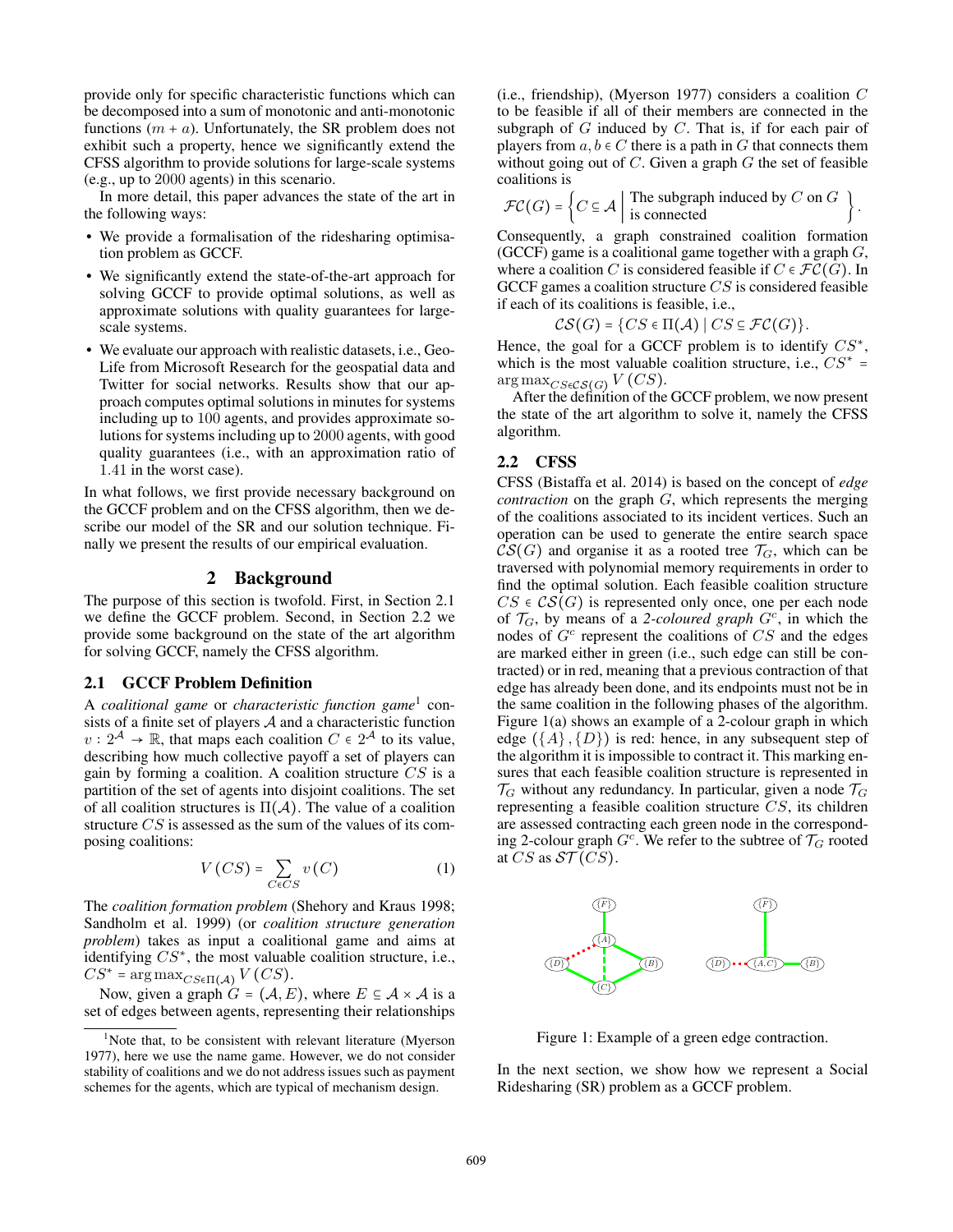## 3 Social Ridesharing Model

In this section we define our model for the SR problem. In particular, we consider a set of riders  $\mathcal{R} = \{r_1, \ldots, r_R\},\$ where  $R > 0$  is the total number of riders, and a non-empty<sup>2</sup> set of drivers  $D \subseteq R$ , containing the riders owning a car. Every driver  $r_i \in \mathcal{D}$  can host up to  $s(r_i)$  riders in his car, including himself, where the function  $s : \mathcal{R} \to \mathbb{N}^0$  provides the number of seats of each car. If  $r_i \notin \mathcal{D}$ , then  $s(r_i) = 0$ . Given a set of riders  $C \subseteq \mathcal{R}$ , C is said to be *valid* if the following constraint holds:

Constraint 1.  $|C| > 1 \implies \exists r_i \in C : s(r_i) \ge |C|$ *, i.e., at least one rider has a car with enough seats for all the riders.*

Notice that such a constraint allows a rider  $r_i \notin \mathcal{D}$  to be in a singleton. In fact, if the total number of available seats is less than the total number of riders in the system, such a rider might need to resort to public transport paying a cost  $k(\lbrace r_i \rbrace)$  for the ticket. Formally, the function  $k: \mathcal{R}^0 \to \mathbb{R}^$ provides such a cost, where  $\mathcal{R}^0 = \{ \{r_i\} \mid r_i \in \mathcal{R} - \mathcal{D} \}$  is the set of all the singletons excluding the drivers, as we assume that such riders always prefer to use their car w.r.t. public transport.

Now, in several ridesharing online services (e.g., *Lyft* and *Uber*) a commuter declares whether he is available as a driver or as a rider, hence the two sets are disjoint and a valid set of riders C contains at most one driver. Formally, the following additional constraint must hold:

**Constraint 2.**  $|C ∩ D| ≤ 1$ *, i.e., the number of drivers per car can be at most 1.*

Notice that Constraint 2 is optional, but it holds in several established real-world services, arising from aspects of practical nature. Nonetheless, since our approach supports a more general model, it can also be applied to scenarios where such a constraint does not hold.

We consider a *map* of the geographic environment in which the SR problem takes place, represented by a connected graph  $M = (\mathcal{P}, \mathcal{Q})$ , where  $\mathcal P$  is the set of geographic points of the map and  $Q$  is a set of edges (each associated to a positive weight) among these points. In what follows, we assume that a path going through  $n$  points is represented as a tuple  $P \in \mathcal{P}^n$ , denoting as  $P^i$  the *i*-th point in such a tuple.

Each rider  $r_i \in \mathcal{R}$  has to move from a starting point  $p_i^a$ , i.e., its pick-up point, to a destination point  $p_i^b$  in the map  $\mathcal M$ and each car drives through a path that contains all the starting and destination points of his passengers. Not all paths are valid, and a *valid* path must fulfil two constraints to correctly accommodate the needs of all the passengers. Formally, given a valid set of riders  $C$  and a path  $P$  of  $n$  points, P is said to be *valid* if the following constraints hold:

**Constraint 3.**  $\exists r_i \in C : s(r_i) \ge |C| \wedge P^1 = p_i^a \wedge P^n = p_i^b$ , *i.e.,* P *goes from the driver's starting point to its destination.*

**Constraint 4.**  $\forall r_i \in C \exists x, y : P^x = p_i^a \land P^y = p_i^b \land x < y$ , *i.e., for each rider, its starting point precedes its destination.* Henceforth, we refer to the set of all valid paths for a given

set of riders C with  $VP(C)$ .

Following (Kamar and Horvitz 2009), we define the total cost  $v(C)$  of a valid set of riders C as:

$$
v(C) = \begin{cases} t(P_C) + c(P_C) + f(P_C), & \text{if } C \cap \mathcal{D} \neq \emptyset \\ k(C), & \text{otherwise.} \end{cases}
$$
 (2)

where  $P_C$  is the optimal path for C, and  $t: \mathcal{P}^n \to \mathbb{R}^-, c$ :  $\mathcal{P}^n \to \mathbb{R}^-$  and  $f : \mathcal{P}^n \to \mathbb{R}^-$  are negative<sup>3</sup> cost functions respectively representing the time cost, the cognitive cost<sup>4</sup> and the fuel cost of driving through a given path. We denote the sum of these three cost functions as  $cost(\cdot)$ . Notice that if  $C ∩ D = ∅$ , Constraint 1 imposes that C is formed by a single rider without a car, hence its cost is provided by  $k(\cdot)$ . Furthermore,  $P_C$  is defined as follows:

$$
P_C = \underset{P_i \in \mathcal{V}}{\arg \max} \ cost\left(P_i\right) \tag{3}
$$

Finally, as mentioned before, a key aspect of ridesharing is the presence of a social network  $G$  that restrict the formation of groups. Hence, our SR model considers the previous definition of *feasible* coalition from Section 2.1 and we define a valid set of agent as a set that does not violate Constraint 1 and whose members induce a connected subgraph on G.

Such SR problem can be easily translated into a GCCF problem, as each valid set of riders is indeed a coalition and  $\hat{v}(\cdot)$  provides its coalitional value. Hence,  $CS^*$  represents the optimal coalition structure which maximises the social welfare (i.e., minimises the total cost) for the system. However, the computation of the optimal path in Equation 3 represents a hard problem, which could be not solvable in realistic scenarios. Hence, in the next section we show how a reasonable assumption on the cost functions allows to reduce this complexity making such computation tractable.

## 4 Route computation

The computational complexity of Equation 3 derives from the lack of assumptions on the cost functions  $t(\cdot)$ ,  $c(\cdot)$  and  $f(\cdot)$ . However, in many urban scenarios the cost of driving through a path is determined by the length of the path itself, and longer paths usually result in higher costs. Hence, we assume that  $t(\cdot)$ ,  $c(\cdot)$  and  $f(\cdot)$  are *antimonotonic* functions, i.e., given two paths  $P_i$  and  $P_j$ , if the length of  $P_i$  is greater than the length of  $P_j$ , then  $t(P_i) < t(P_j)$ ,  $c(P_i) < c(P_j)$ and  $f(P_i) < f(P_i)$ . Against this background, the following proposition holds:

**Proposition 1.** *If*  $t(\cdot)$ ,  $c(\cdot)$  *and*  $f(\cdot)$  *are antimonotonic functions, the optimal path*  $P_C$  *for a set of riders*  $C$  *is the shortest path*  $P_i \in \mathcal{VP}(C)$ *.* 

*Proof.* See Appendix.

Given a path  $P \in \mathcal{P}^n$ , the function  $best : \mathcal{P}^n \to \mathcal{P}^m$  is defined as  $\widehat{\bigoplus_{k=1}^{n-1} sp(P^k, P^{k+1})$ , where the function  $sp(\cdot)$  provides the shortest path between two points,  $\oplus$  represents the

 $\Box$ 

<sup>&</sup>lt;sup>2</sup>If  $\mathcal{D} = \emptyset$  the problem is trivial and it is not taken into account.

<sup>&</sup>lt;sup>3</sup>Since we consider a maximisation problem, we represent costs as negative values.

<sup>4</sup> Following (Kamar and Horvitz 2009), this cost represents the fatigue incurred by the driver during the trip.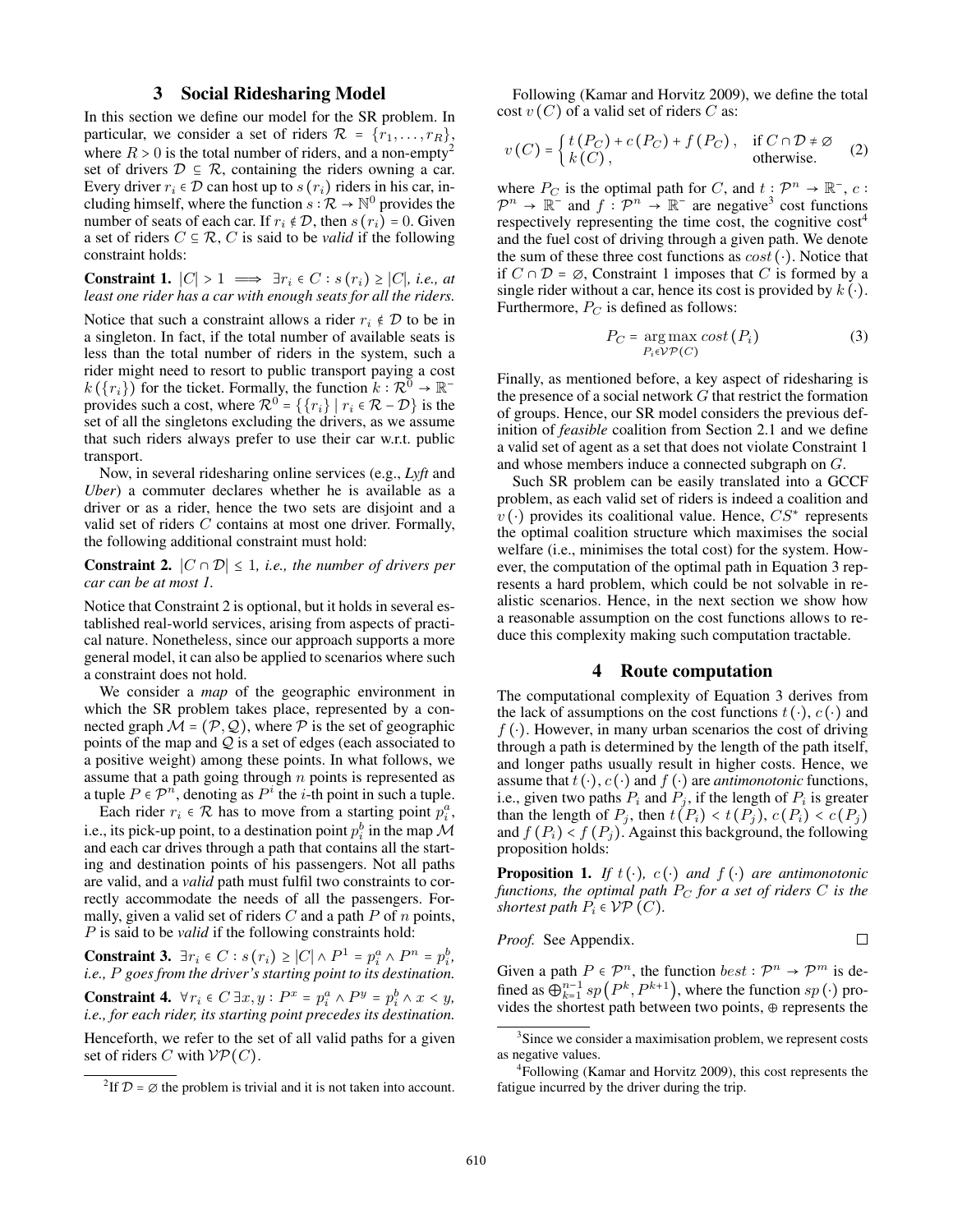concatenation of tuples and  $m$  is the number of points resulting from all such concatenations. The function  $best(\cdot)$  can be computed efficiently in  $O((n-1) \cdot (|\mathcal{Q}| + |\mathcal{P}| \log |\mathcal{P}|)),$ assuming that  $sp(\cdot)$  is implemented using Dijkstra's algorithm. Moreover, if M is an euclidean graph  $sp(\cdot)$  can be computed in  $O((n-1) \cdot |Q|)$  with an A\* algorithm.

**Proposition 2.** *Given a tuple of points*  $T$ *, best*  $(T)$  *is the shortest path going through such points in order.*

*Proof.* See Appendix.

Finally, given a set of riders C, we define  $\mathcal{V}\mathcal{T}(C)$  as the set of tuples which contains only and all the start and destination points of its riders (without repetitions) and which satisfy Constraints 3 and 4. Against this background, we prove the following theorem:

**Theorem 1.** *If*  $t(\cdot)$ ,  $c(\cdot)$  *and*  $f(\cdot)$  *are antimonotonic functions, the optimal path*  $P_C$  *for a car C is*  $P_C^*$ *, the shortest among all paths in*  $\{best(P_i) | P_i \in \mathcal{VT}(C)\}.$ 

*Proof.* See Appendix.

 $\Box$ 

 $\Box$ 

Theorem 1 provides an affordable algorithm to compute the optimal path for a set of riders assuming that the cost functions are antimonotonic. Notice that its search space is  $\mathcal{V}(\mathcal{T}(C))$ , whose size is significantly smaller than  $\mathcal{V}(\mathcal{P}(C))$  of Equation 3, and although being still exponential w.r.t. ∣C∣,  $|\mathcal{V} \mathcal{T}(C)|$  is manageable for reasonably sized groups of riders. In fact, it is only 2520 for  $|C| = 5$  (i.e., the number of seats of an average car).

In the following section, we detail how the CFSS algorithm, can be adapted to tackle the above defined problem.

## 5 CFSS for Ridesharing

In order to solve the SR problem, the original version of CFSS must be modified to correctly assess the additional constraints introduced in Section 3. In particular, to ensure that Constraints 1 and 2 hold, we must avoid the formation of coalitions which are not valid sets of riders. This can be achieved by avoiding the contractions of the green edges which would result in the violation of such constraints. Notice that such edges must be marked in red, even if we are not visiting the corresponding subtrees: in fact, this is equivalent to traversing such search spaces and discarding any possible solution they may contain, because such solutions would violate one of the above mentioned constraints.

A key enhancement for the efficiency of CFSS is the use of a branch and bound search strategy to prune significant parts of the search space. In (Bistaffa et al. 2014), authors provide a general bounding technique for a particular class of characteristic functions, namely  $m + a$  functions.

Unfortunately, the characteristic function defined in Equation 2 is not an  $m + a$  function, since it depends on  $P_C$ , and in particular on the actual position of the start and destination points of the riders. As an example, consider Figure 2, which shows the start and destination points for 3 riders, i.e.,  $\mathcal{R} = \{r_1, r_2, r_3\}$ , in which only  $r_1$  owns a car, i.e.,  $\mathcal{D} = \{r_1\}$ . For simplicity, we assume that  $v(C)$  is equal to the length of  $P_C$ , and  $k({r_2}) = k({r_3}) = -1$ .

p a <sup>1</sup> p a <sup>2</sup> p b <sup>2</sup> p b <sup>1</sup> p a <sup>3</sup> p b 3 1 km

Figure 2: Example start and destination points for 3 riders.

In this example,  $v(\lbrace r_1 \rbrace) = -3$ ,  $v(\lbrace r_2 \rbrace) = -1$ ,  $v(\lbrace r_3 \rbrace) =$ −1. However, we notice that  $p_2^a$  and  $p_2^b$  are actually part of the path travelled by  $r_1$ , hence it is reasonable for  $r_2$  to join  $r_1$  in the coalition  $\{r_1, r_2\}$ . In fact,  $v(\{r_1, r_2\}) = v(\{r_1\}) =$  $-3 > v(\lbrace r_1 \rbrace) + v(\lbrace r_2 \rbrace) = -3 - 1 = -4$ . On the other hand,  $r_3$  start and destination points are outside  $r_1$ 's path,<sup>5</sup> hence ridesharing is not effective in this case:  $v(\lbrace r_1, r_3 \rbrace)$  =  $-7 < v(\lbrace r_1 \rbrace) + v(\lbrace r_3 \rbrace) = -3 - 1 = -4$ . Notice that this particular characteristic function cannot be seen as the sum of a monotonic and an antimonotonic part, since it exhibits a monotonic behaviour for some coalition structures, i.e.,  $v({r_1,r_2}) > v({r_1})+v({r_2})$ , while it is antimonotonic for some others, i.e.,  $v(\{r_1, r_3\}) < v(\{r_1\}) + v(\{r_3\}).^6$ 

Hence, in the next section we provide alternative bounding techniques that can be used in our ridesharing scenario.

#### 5.1 Bound Computation

Given a feasible coalition structure  $CS$  in our search tree, we now show how to compute an upperbound  $M(CS)$  for the values assumed by the characteristic function in  $\mathcal{ST}(CS)$ , i.e.,  $M(CS) \ge V(CS_i) \ \forall CS_i \in \mathcal{ST}(CS)$ . This value can be used to avoid visiting  $ST(CS)$  if  $M(CS)$  is not greater than the current best solution.

First, we provide a method to compute  $M(CS)$  in scenarios where Constraint 2 holds. In these environments it is not possible to merge coalitions both containing a driver, since only single riders not owning a car are allowed to join existing groups. Notice that the addition of a rider to car can only result in a greater cost, if we consider antimonotonic cost functions. Therefore, the sum of the costs of all the cars (i.e., all the coalitions containing a driver) can only increase after such an addition. More formally:

Proposition 3. *If* cost (⋅) *is an antimonotonic function and Constraint 2 holds, then*  $M(CS) = \sum_{C \in \mathbb{R}^d} C(S) v(C)$ *, where*  $\mathcal{R}^d(CS) = \{C \in CS \mid C \cap \mathcal{D} \neq \emptyset\}.$ 

We now detail how to compute an upperbound without assuming Constraint 2. We define  $S_1$  as the set of the start and destination points of all the riders, i.e.,  $\{p_i \in \mathcal{P} \mid \exists r_j \in \mathcal{R} : p_i = p_j^a \vee p_i = p_j^b\}$ , and  $\mathcal{S}_2$  as the set of all the couples of different points in  $S_1$ , i.e.,  $\{(p_i, p_j) \in S_1 \times S_1 \mid p_i \neq p_j\}$ . Then, we define  $S_{1,a}(r_i)$  as the set of all the shortest paths from  $r_1$ 's starting point to the start and destination points of any other rider, i.e.,  $\{P_i \in \mathcal{P}^n \mid P_i = sp(p_i^a, p_j) \ \forall p_j \in S_1 : p_j \neq p_i^a\}$ . Similarly, we define  $S_{1,b}$  considering  $r_1$ 's destination point.

<sup>&</sup>lt;sup>5</sup>The optimal path for  $C = \{r_1, r_3\}$  is  $P_C = (p_1^a, p_3^a, p_3^b, p_1^b)$ .

<sup>&</sup>lt;sup>6</sup>This notion of antimonotonic function should not be confused with the one previously defined for  $t(\cdot)$ ,  $c(\cdot)$  and  $f(\cdot)$ , which take paths as arguments, while characteristic functions are defined on coalition structures.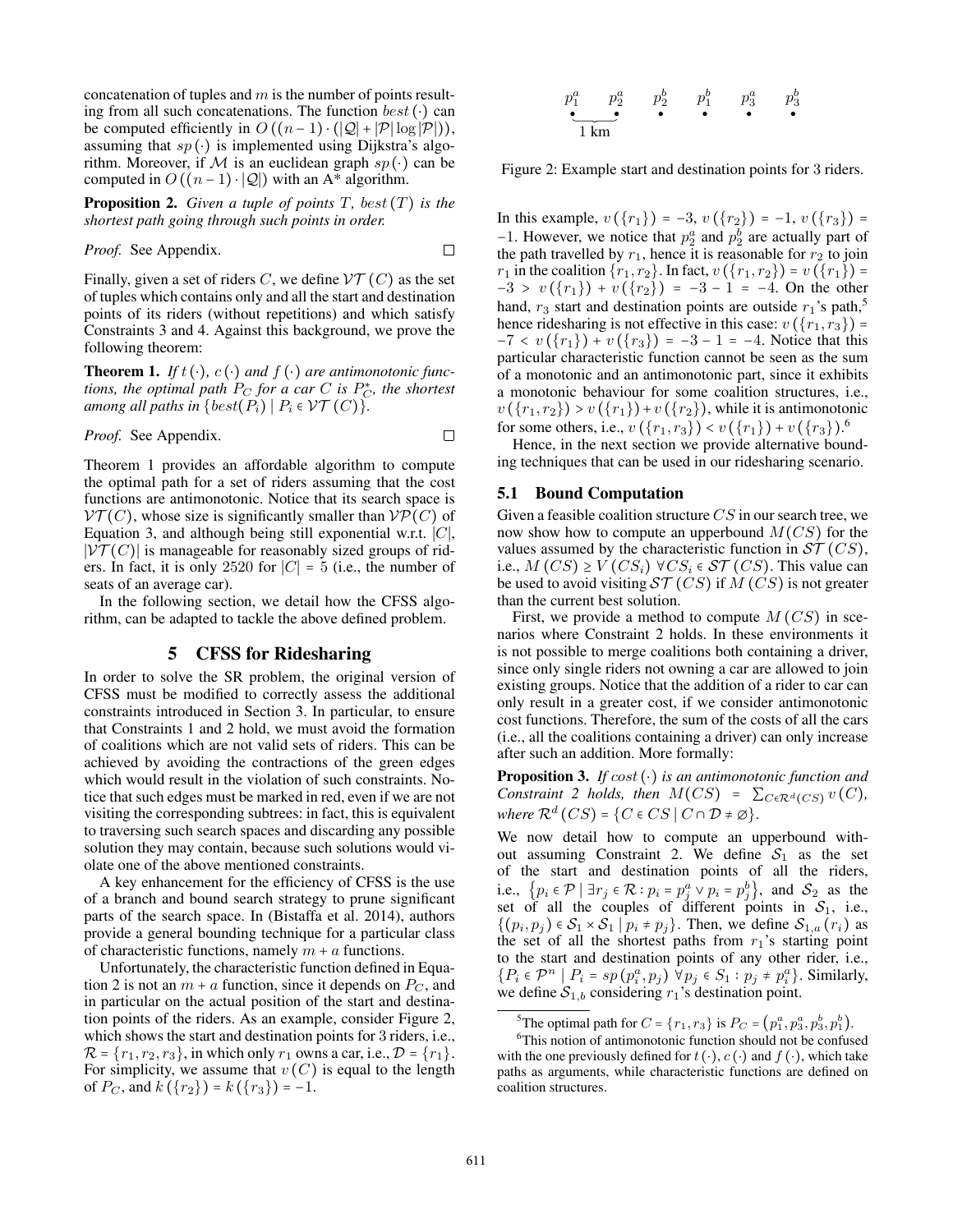Also, we define  $S_{2,a}(r_i)$  as the concatenation of all the couples of shortest paths from  $r_1$ 's starting point to the start and destination points of any other rider, i.e.,  $\{P_i \in \mathcal{P}^n \mid$  $P_i = sp(p_i^a, p_j) \oplus sp(p_i^a, p_k) \ \forall (p_j, p_k) \in S_2 : p_j \neq p_i^a \land$  $p_k \neq p_i^{\bar{a}}$ . Again, we define  $S_{2,b}$  considering  $r_1$ 's destination point. Finally, we define  $m : \mathbb{R} \to \mathbb{R}^-$  as:

$$
m(r_i) = \begin{cases} \max_{P_i \in S_{1,a}} cost(P_i) + \max_{P_i \in S_{1,b}} cost(P_i), & \text{if } r_i \in \mathcal{D} \\ \max_{P_i \in S_{2,a}} cost(P_i) + \max_{P_i \in S_{2,b}} cost(P_i), & \text{otherwise.} \end{cases}
$$

We can now state the following proposition:

Proposition 4. *If* cost (⋅) *is an antimonotonic function, then*  $M\left(CS\right) = \frac{1}{2} \cdot \sum_{r_i \in \mathcal{R}^d(CS)} m\left(r_i\right).$ 

Sketch of proof. See Appendix. 
$$
\Box
$$

These results allow us to bound  $V(\cdot)$  in all the coalition structures in  $ST(CS)$ . In the next section we detail how our bounding techniques, underlying our optimal branch and bound search strategy, can also be adapted to compute approximate solutions with quality guarantees.

#### 5.2 Approximate Solutions

The bounding techniques described in previous section allow to prune significant parts of the search space, thus providing optimal solutions for system of significant size (i.e., up to 100 agents, see Section 6 for further details). However, a realistic application might involve community of thousands of agents, and, following the concept of real-time ridesharing, the system should be able to provide solutions in minutes. Consequently, for realistic applications approximate solutions must be considered. Now, following the approach proposed in (Bistaffa et al. 2014), the bounding techniques detailed above can be used to implement an approximate version the SR problem. In particular, we stop the search process after an amount of time  $t_s$  and compute the bound  $M(CS)$  for all the leaf configurations of the search tree, the maximum among all these values is an admissible bound for the approximate solution found within  $t_s$ .

The quality of this approximate approach, together with a performance analysis of our optimal solution algorithm, will be object of our experimental evaluation, presented in the following section.

## 6 Experimental Evaluation

Having described and analysed our branch and bound approach for the SR problem, we now present the empirical evaluation. In what follows, we first present our evaluation methodology, then we discuss the achieved results.

## 6.1 Evaluation Methodology

The main goals of the empirical analysis are: i) to estimate the social welfare improvement when our ridesharing method is employed, ii) to evaluate the performance of our optimal algorithm in terms of runtime and scalability, iii) to evaluate the approximate performance and guarantees that our approach can provide when scaling to very large number of agents, i.e., up to 2000 agents.

Our experimental evaluation considers realistic datasets, both for spatial and social data. In particular, our map  $\mathcal{M} =$  $(\mathcal{P}, \mathcal{Q})$  is a realistic representation of the city of Beijing, with  $|\mathcal{P}| = 8330$  points and  $|\mathcal{Q}| = 13290$  edges, equivalent to an average resolution of a point every ∼10 meters. This map has been derived from the GeoLife<sup>7</sup> dataset provided by Microsoft, which comprises 17621 trajectories with a total distance of about 1.2 million km, recorded by different GPS loggers and GPS-phones with a variety of sampling rates. This pool of trajectories is also adopted to sample random paths used to provide the start and destination points of the riders in our experiments. Moreover, in each experiment the graph  $G$  is a subgraph of a large crawl of the Twitter social graph completed in 2010. We adopted the Twitter dataset since it is freely available, free from privacy restrictions (unlike Facebook) and has been presented in a well established paper (Kwak et al. 2010). In particular, G is obtained by means of a standard algorithm (Russell 2013) to extract a subgraph from a larger graph, i.e., a breath-first traversal starting from a random node of the whole graph, adding each node and the corresponding arcs to  $G$ , until the desired number of nodes is reached. In our experimental evaluation there is no mapping between the trajectory data and the social graph, since they belong to independent projects.

In our experiments we adopt a cost model that only considers fuel expenses, i.e.,  $v(C) = K_{fuel} \cdot \overline{P_C}$ , where  $\overline{P_C}$ represents the length of  $P_C$  in km,  $K_{fuel}$  = −0.06  $\in$ /km (considering a fuel cost of  $-1 \in$  per litre and an average consumption of 1 litre of fuel every 15 km) and  $k({r_i}) = -3 \in$  $\forall r_i \in \mathcal{R}$ , which represents the average public transportation cost, i.e., a bus or a train ticket. Moreover, we assume that each car has a capacity of 5 seats, i.e.,  $s(r_i) = 5 \,\forall r_i \in \mathcal{D}$ .

All our experiments are done considering Constraint 2 (drivers always drive their cars), as it models many realworld online services, e.g., *Lyft* and *Uber*. Hence, we employ both the bounding techniques detailed in Section 5.1 and we take the minimum one, since both are admissible. Each experiment is repeated on 20 random instances, and we report the average and the standard error of the mean of the results. Our approach is executed on a machine with a quad-core 3.40GHz processor and 16 GB of memory.

## 6.2 Social Welfare Improvement

Here we consider the improvement of the social welfare (i.e., the cost reduction for the overall system) when using our automatic car formation approach as compared to the scenario in which every rider adopts its own conveyance (i.e., no ridesharing). This gives an indication of what gain can be achieved by the overall community when using our system for ridesharing. More formally, we define the social welfare improvement as  $100 \cdot \left| \frac{V(CS^*) - V(R^0)}{V(R^0)} \right|$  $\frac{S^{\prime} P^{\prime}(\mathcal{R})}{V(\mathcal{R}^0)}$ . Such an improvement is influenced by the percentage of drivers in the system (Figure 4), which determines the number of available seats and the number of riders which can share a ride without having to resort to public transport. Moreover, with more drivers it is more probable that a rider can join a car whose path is

<sup>7</sup> http://research.microsoft.com/en-us/projects/geolife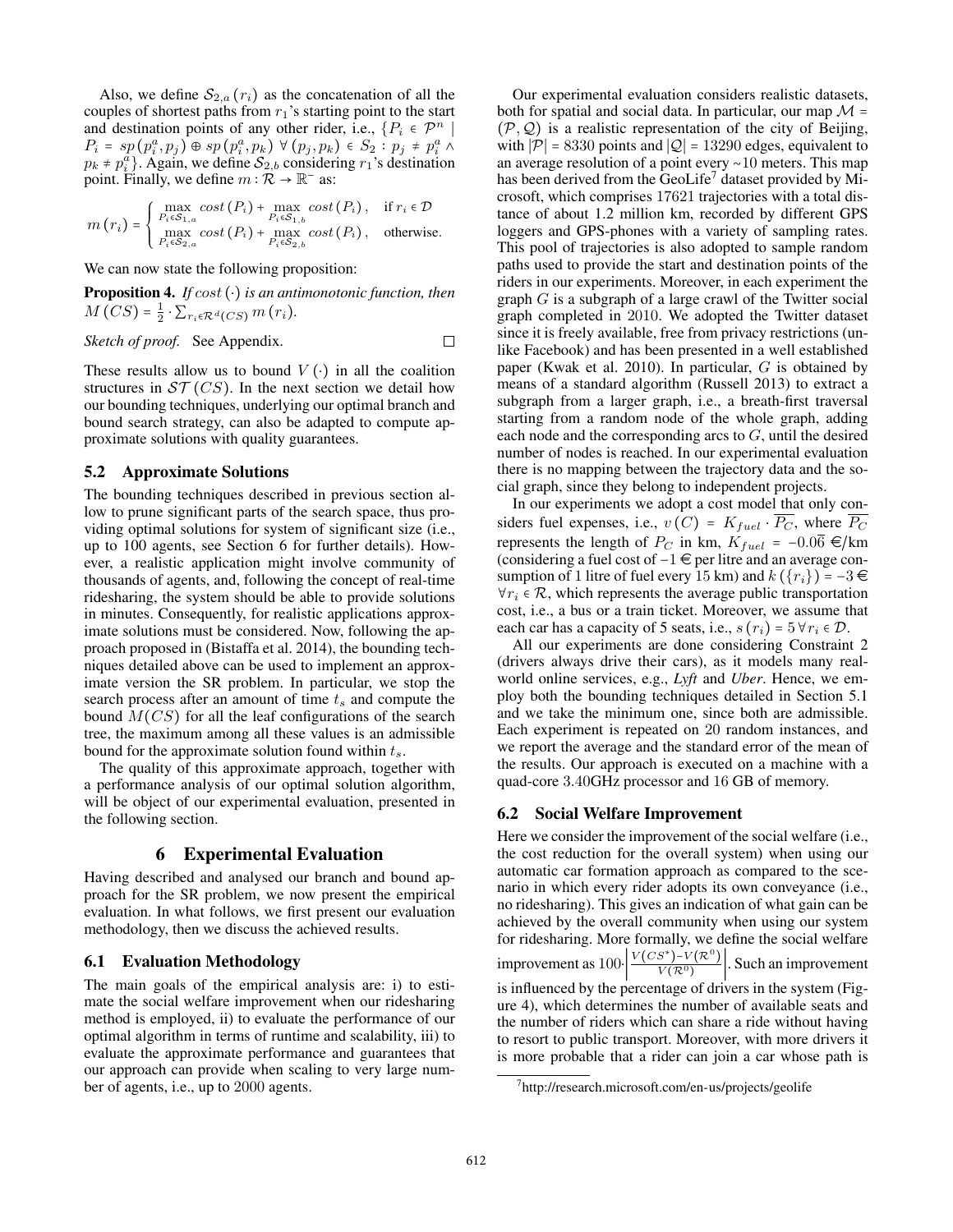

Figure 4: Social welfare improvement.

Figure 6: Runtime needed to compute the optimal solution.



Figure 8: Approximation ratio of the solutions.

closer to him/her. On the other hand, if the majority of the riders own a car (i.e.,  $> 80\%$ ), ridesharing is not very effective since too few riders without a car can benefit from sharing their commutes with a driver. In particular, when only the  $10\%$  of the total riders own a car, the average cost reduction (computed over 20 random instances with  $|\mathcal{R}| = 50$ for each driver percentage) is −23.49%, reaching −36.22% when half of the riders owns a car.

To show the importance of an optimal approach, we benchmark our algorithm against a greedy one, in which every driver chooses its next stop as the closest among the destinations points of his current passengers and the starting points of the remaining riders. This choice is made considering the constraints imposed by the social network, avoiding the formation of unfeasible coalitions. As Figure 4 shows, our method allows superior cost reductions w.r.t. such a greedy approach, which can provide a maximum improvement of  $-19.55\%$  for  $|\mathcal{D}| = 20\%$ . When the majority of the riders owns a car, such an algorithm provides solution whose costs are higher than the reference ones. In this scenario, where only few riders do not own a car, the greedy approach does not perform well since it might assign a rider to a suboptimal coalition before considering the optimal one.

## 6.3 Optimal Performance

Figure 6 shows the runtime needed to compute the optimal solution when increasing the number of agents. Our approach is tested in 3 scenarios, i.e., with low  $(10\%)$ , medium (50%) and high (80%) percentage of drivers, showing that this parameter has a significant influence on the performance of our algorithm. In fact, the size of the search space is determined by the the number of available seats (reduced when such a percentage is low) and the number of riders without a car who can benefit from sharing their commutes (reduced when the majority of the agents owns a car), consistently with the behaviour of the social welfare improvement detailed in the previous section. Notice that, in any case, our approach can solve systems with 100 agents in a reasonable amount of time, i.e., about 2 hours at most for  $|\mathcal{D}| = 50\%$ . This runtime is suitable for services with day-ahead or weekahead requests (e.g., *Lyft*). Such a performance is possible thanks to our bounding techniques (see Section 5.1), which

allow to prune a significant part of the search space. In more detail, such techniques allow an average pruning of the 97.5% of the search space (resulting in an average runtime improvement of about 4 hours) on 20 random instances with  $|\mathcal{R}| = 60$  and  $|\mathcal{D}| = 50\%$ .

#### 6.4 Approximate Performance

Figure 8 shows the value of the approximation ratio (i.e., the ratio between the bound and the approximate solution) provided by our approach when used to solve large systems with  $|\mathcal{R}|$  ∈ {500, 1000, 2000}. In particular, we adopted the approximate technique explained in Section 5.2, stopping the traversal of the search tree after  $t_s = 100$  seconds. Our experiments show that, for  $|\mathcal{R}| = 500$  and  $|\mathcal{D}| = 80\%$ , the provided bound is only 6.65% higher than the solution found within the time limit, reaching a maximum of +29.92% when  $|\mathcal{R}| = 2000$  and  $|\mathcal{D}| = 50\%$ . In the worst case, CFSS provides an approximation ratio of 1.41 and thus solutions that are at least 71% of the optimal.

## 7 Conclusions

We considered the Social Ridesharing problem, showing how it can be modelled as a GCCF problem and extending the state of the art algorithm for GCCF, i.e., CFSS, to solve it. Our empirical evaluation shows that our approach can lead to a cost reduction for the entire system that reaches the −36.22% and that our approximate technique can compute solutions for very large systems (i.e., up to 2000 agents) with good quality guarantees (i.e., with an approximation ratio of 1.41 in the worst case), hence being suitable for realistic applications.

Future work will look at extending our model to include more complex routing scenarios with traffic information, time constraints for riders as well as multi-hop ridesharing (Drews and Luxen 2013).

## Acknowledgments.

This work was carried out as part of the ORCHID project funded by EPSRC (EP/I011587/1).